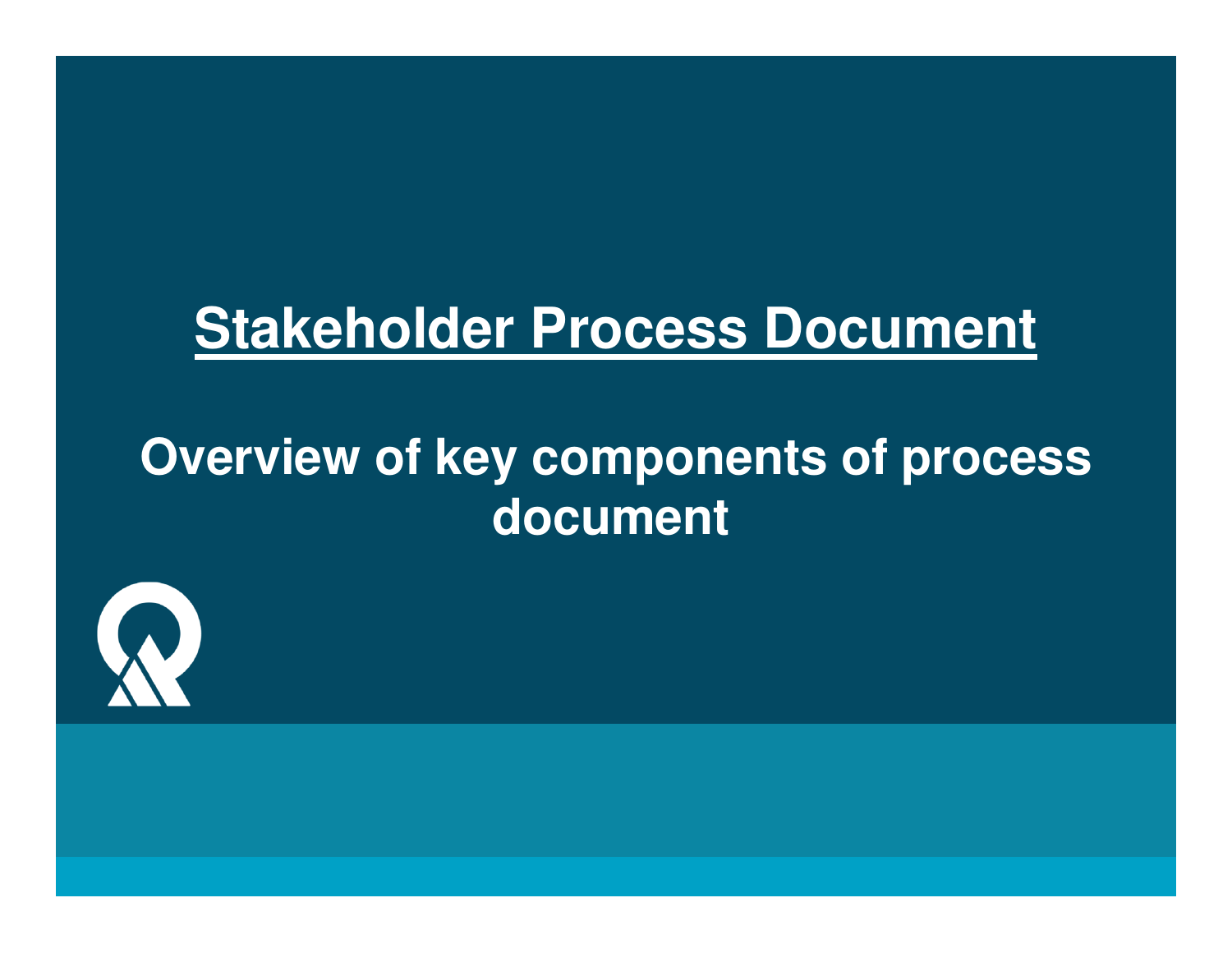## **Project Goal**

In-lake water quality criteria protective of Utah Lake's designated uses

- $\bullet$ **Recreation**
- Aquatic life $\bullet$
- **Agriculture** •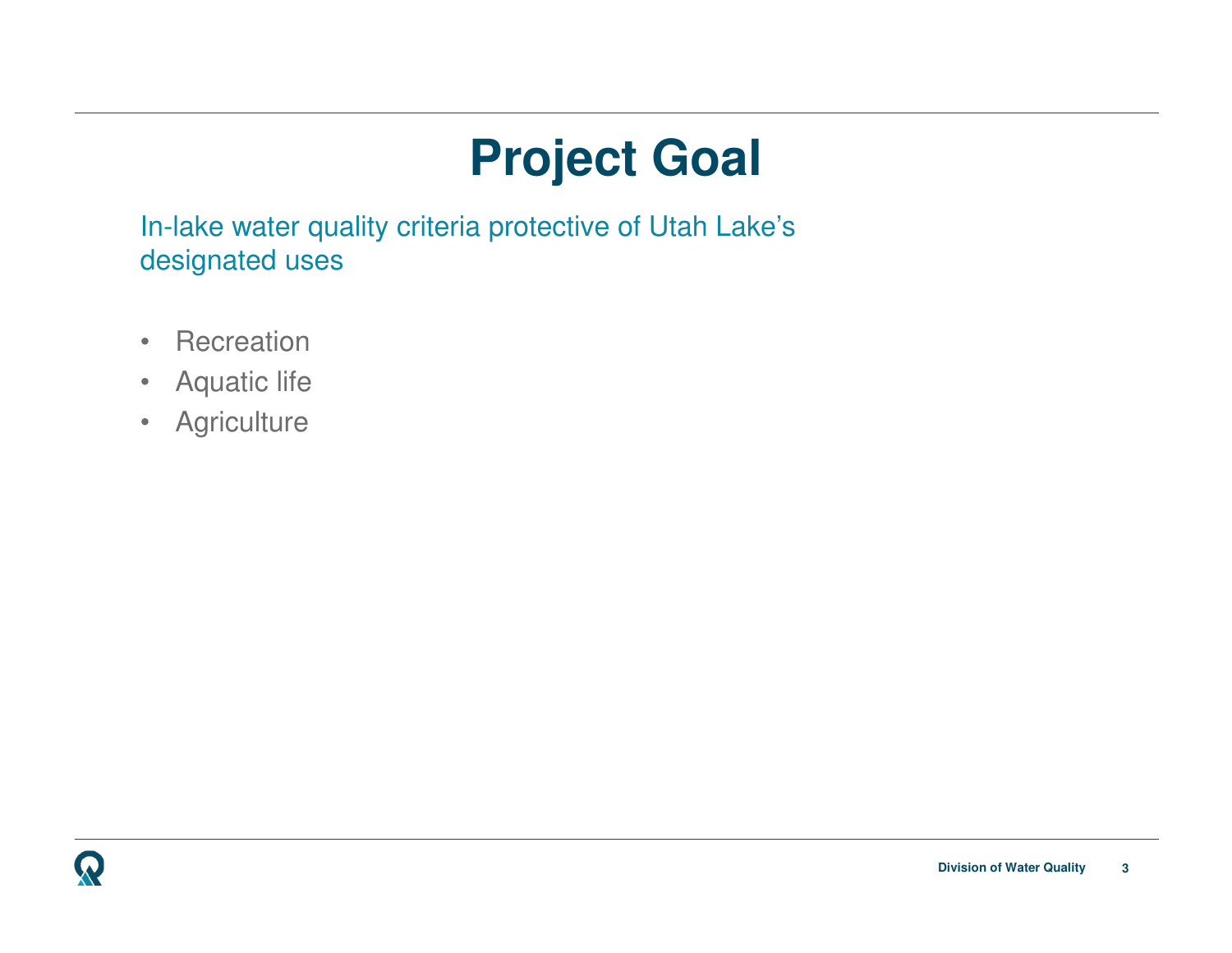### Division of Water Quality

- $\bullet$ Steering Committee Co-chair
- •Provide for meeting facilitation
- $\bullet$ Staff administrative & technical support

#### •Approval of Steering Committee and Science Panel charters

 $\bullet$ Facilitate recommendations to WQB

### Utah Lake Commission

- $\bullet$  Steering Committee Co-chair
	- •Represent ULC Governing Board
- Forward Steering Committee recommendations to WQB $\bullet$
- $\bullet$ Make recommendations to Utah WQB

#### Utah Water Quality Board

- Consider recommendations from Steering Committee, ULC, and DWQ
- Adopt water quality criteria•



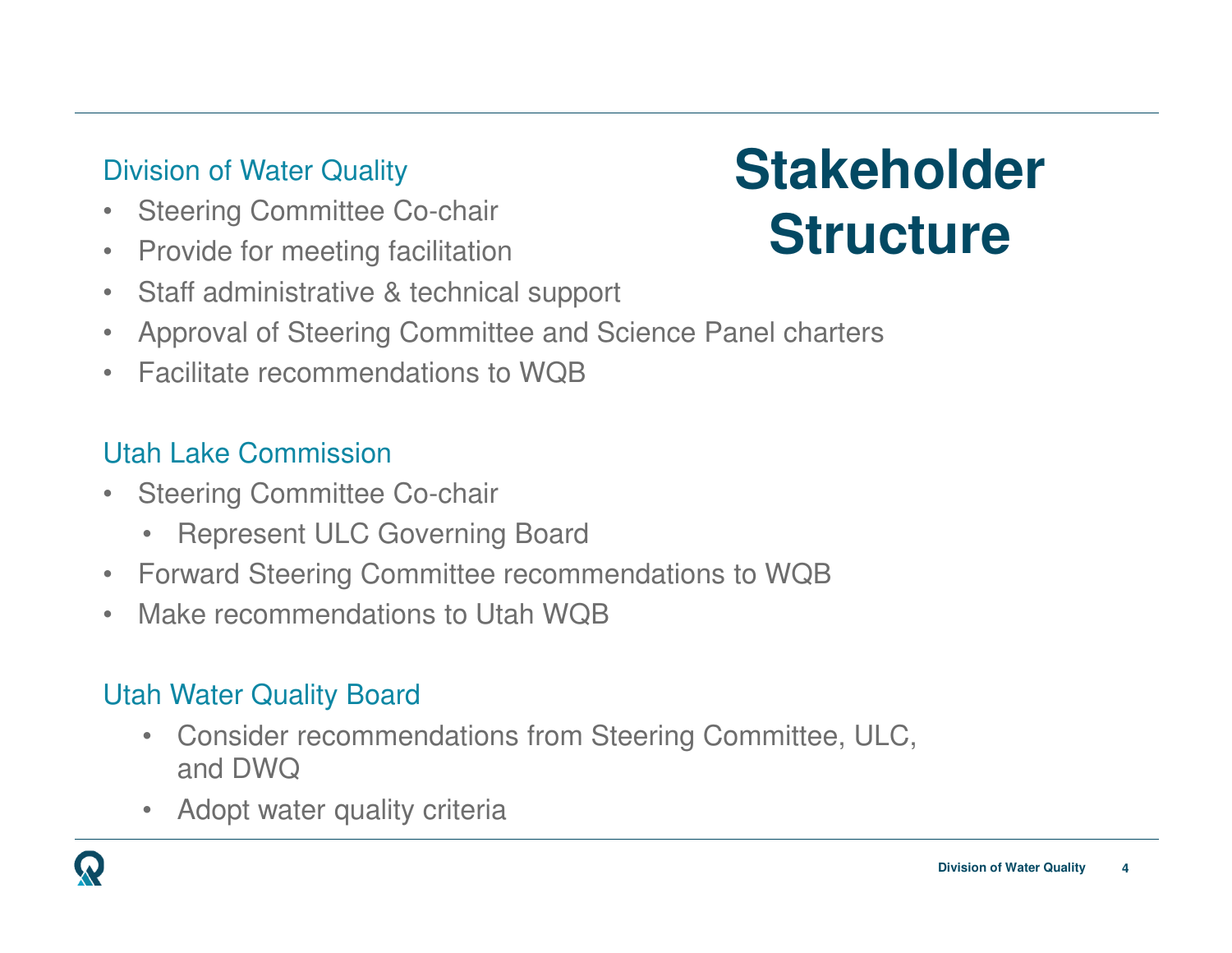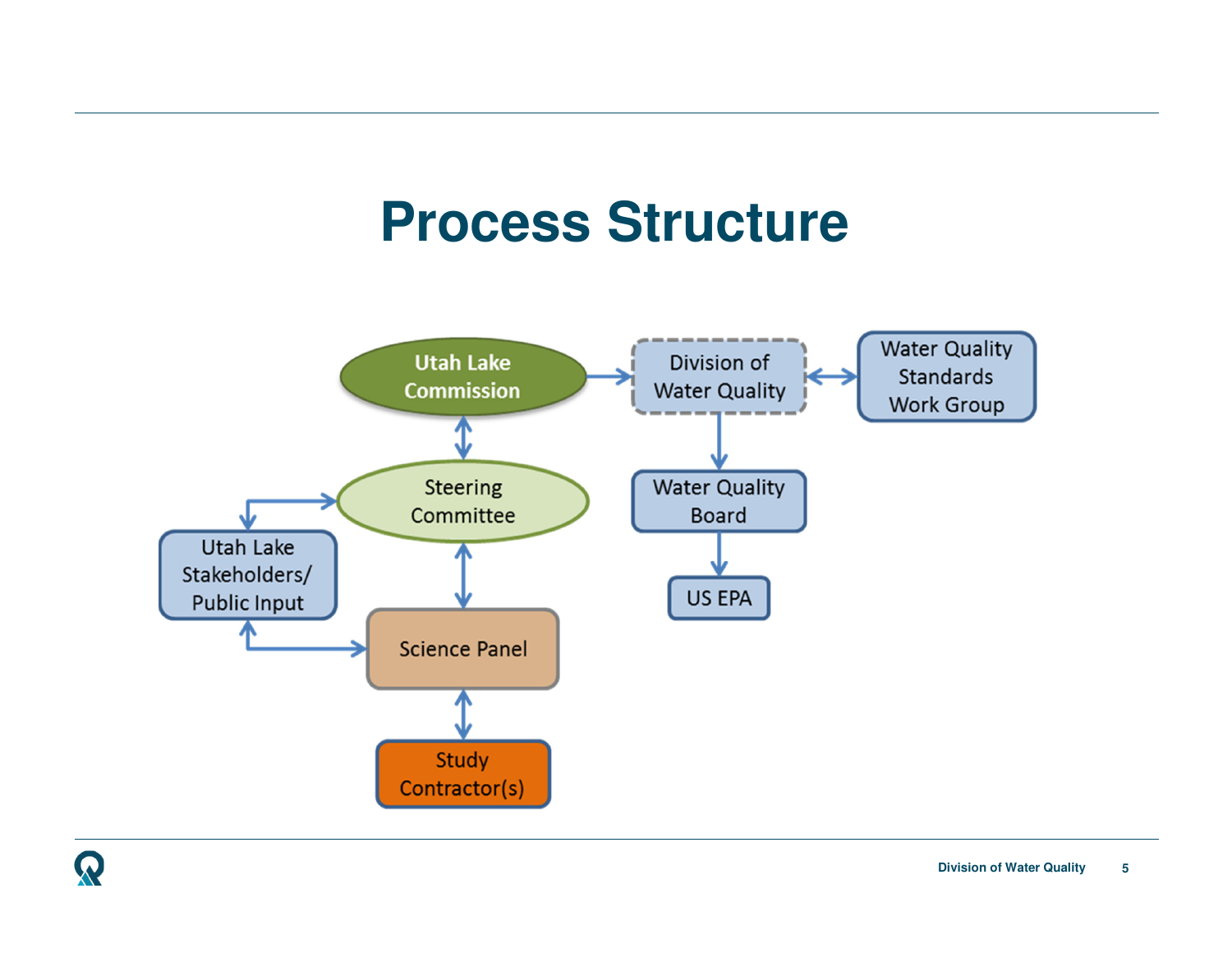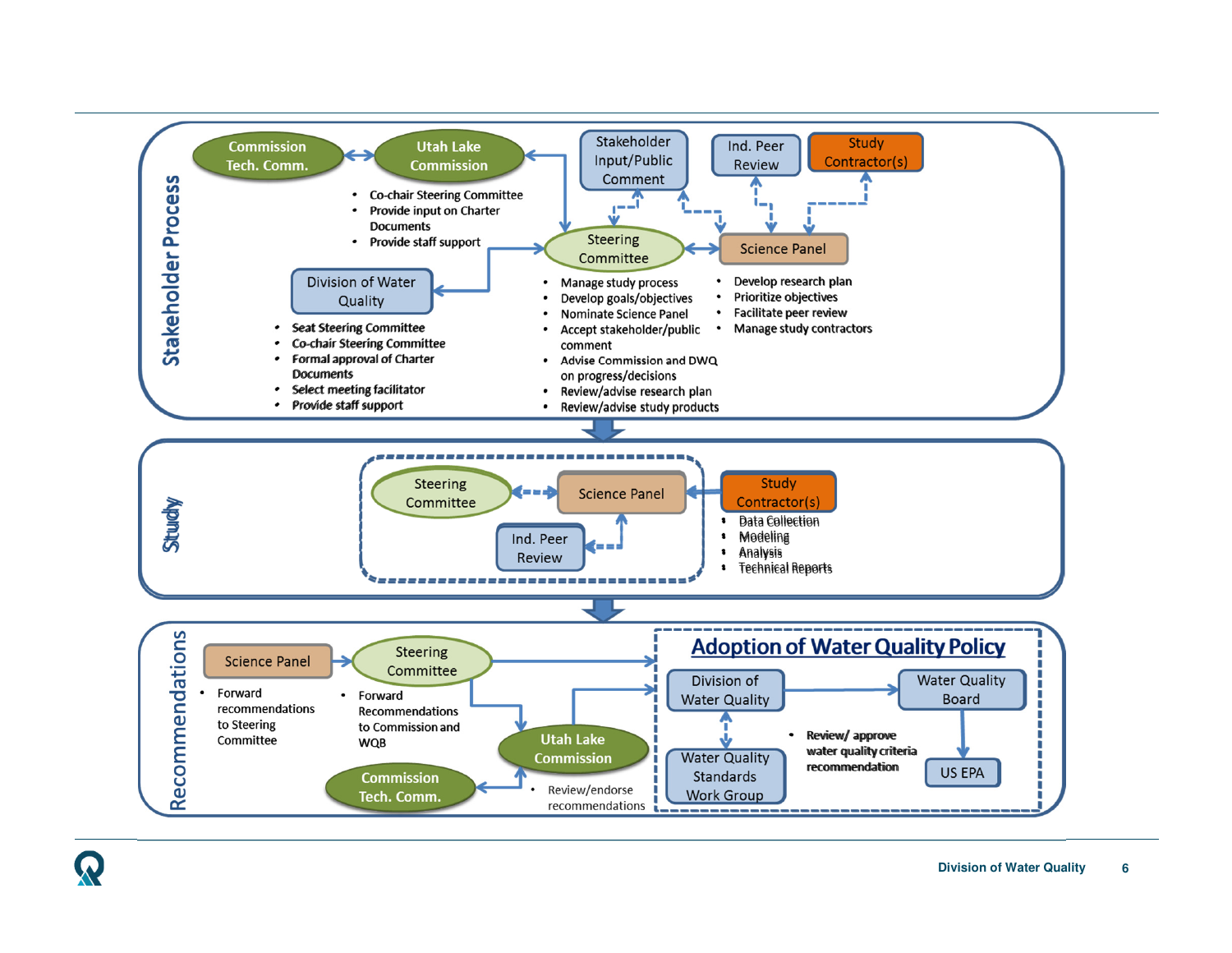Purpose: Guide development of in-lake water quality criteria that are protective of designated uses and sustain natural resources of Utah Lake

### Objectives/Duties

- • Partnerships among stakeholders
	- $\bullet$ Consensus based approach
	- $\bullet$  Promote collaboration among stakeholders
	- $\bullet$ Access to scientific and policy expertise
	- Coordinate funding sources
- $\bullet$ Establish science panel

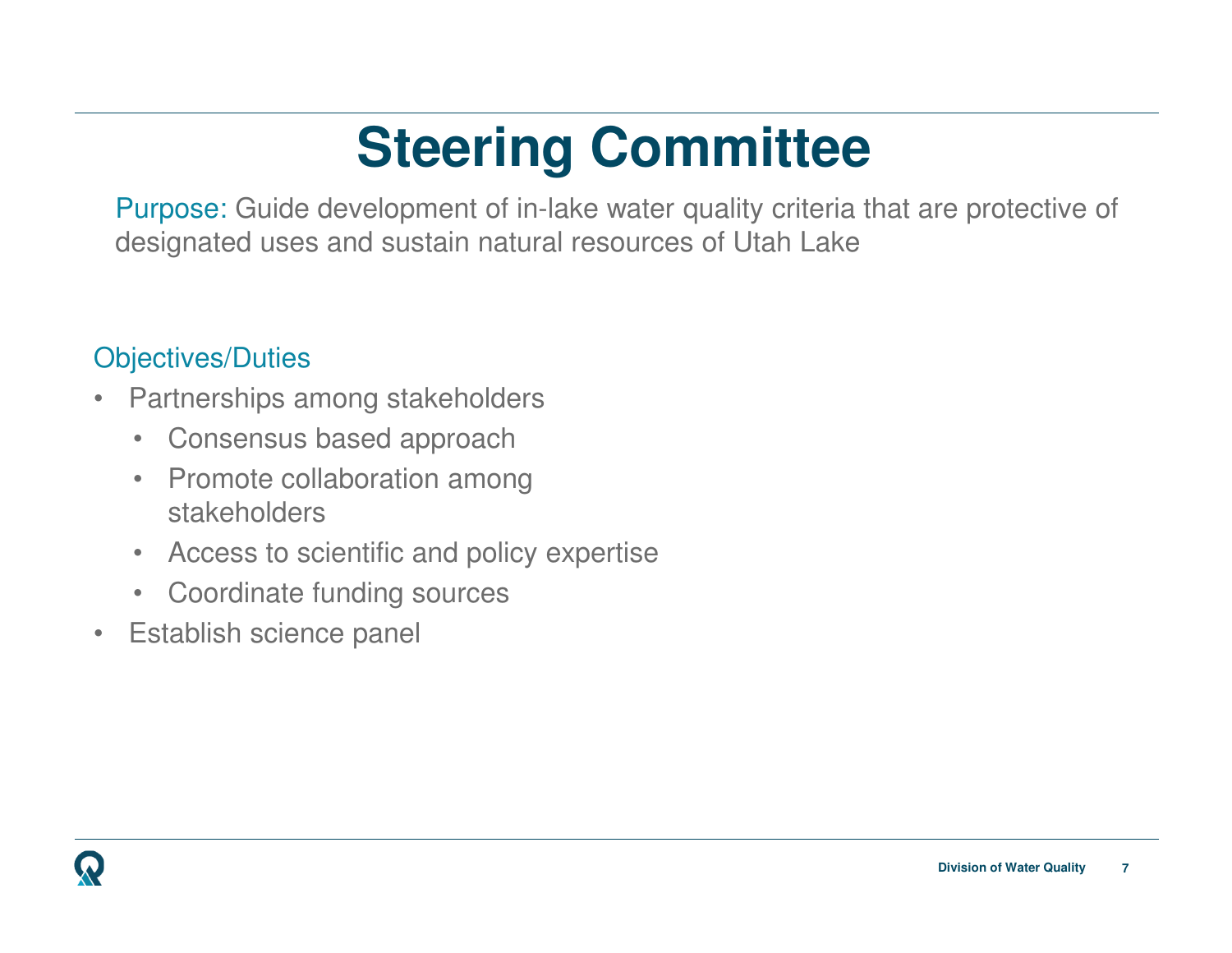Purpose: Guide development of in-lake water quality criteria that are protective of designated uses and sustain natural resources of Utah Lake

### Objectives/Duties

- •Develop goals and objectives
- $\bullet$ Adhere to standard development guidelines
- •Acknowledge uncertainty
- Recommendation to Commission and WQB•

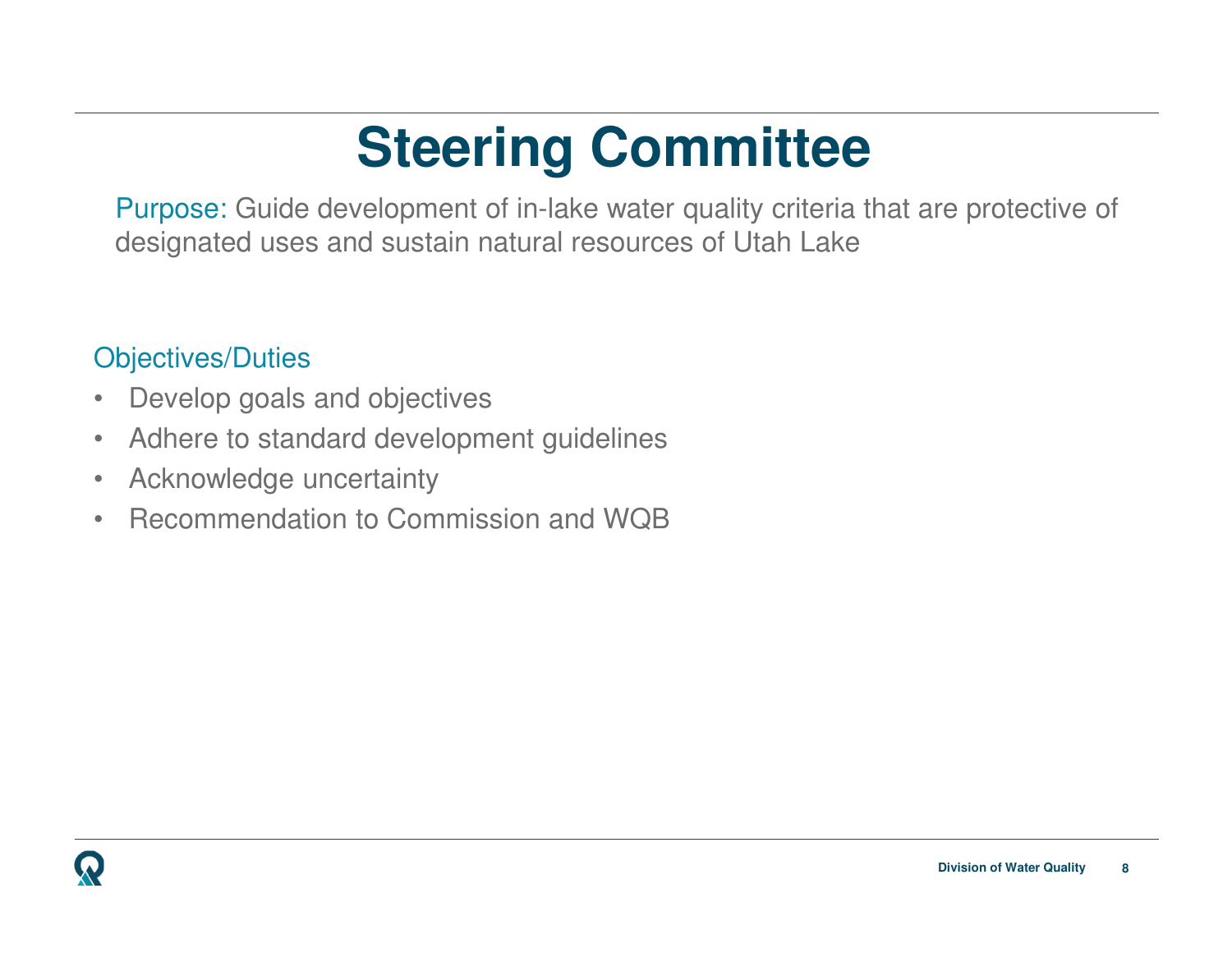### Objectives/Duties

- • Transparent public process
	- •Meeting facilitation
	- Identify and involve interested stakeholder
	- •Public input and comment
- • Representation of stakeholder constituents

| <b>STAKEHOLDER INTEREST</b>                 | <b>AFFILIATION</b>                                                                                               |
|---------------------------------------------|------------------------------------------------------------------------------------------------------------------|
| Utah Lake Commission (Co-chair)             | Utah Lake Commission Executive Director                                                                          |
| Water quality (Co-chair)                    | Utah Div. of Water Quality                                                                                       |
| Recreation, fishing, and sovereign<br>lands | Utah Department of Natural Resources                                                                             |
| Agriculture/ water rights/ water<br>users   | Utah Lake Water Users Association                                                                                |
| Fish and wildlife                           | U.S. Fish and Wildlife Service                                                                                   |
| Agriculture                                 | Utah Conservation Commission Zone, 3, Utah Department of<br>Agriculture and Food, or local agricultural interest |
| <b>Public health</b>                        | Utah County Health Department                                                                                    |
| Recreation                                  | Recreational club, anglers, hunters, or business                                                                 |
| Conservation and environment                | Environment or conservation organization                                                                         |
| Water management of Utah Lake               | Central Utah Water Conservancy District or appropriate<br>water manager                                          |
| Stormwater                                  | <b>Utah County</b>                                                                                               |
| <b>Publically Owned Treatment Works</b>     | Municipal or district                                                                                            |
| Municipal                                   | City Mayor or designee                                                                                           |
| Municipal                                   | City Mayor or designee                                                                                           |
| Municipal                                   | City Mayor or designee                                                                                           |
| Academia                                    | University researcher                                                                                            |
|                                             |                                                                                                                  |

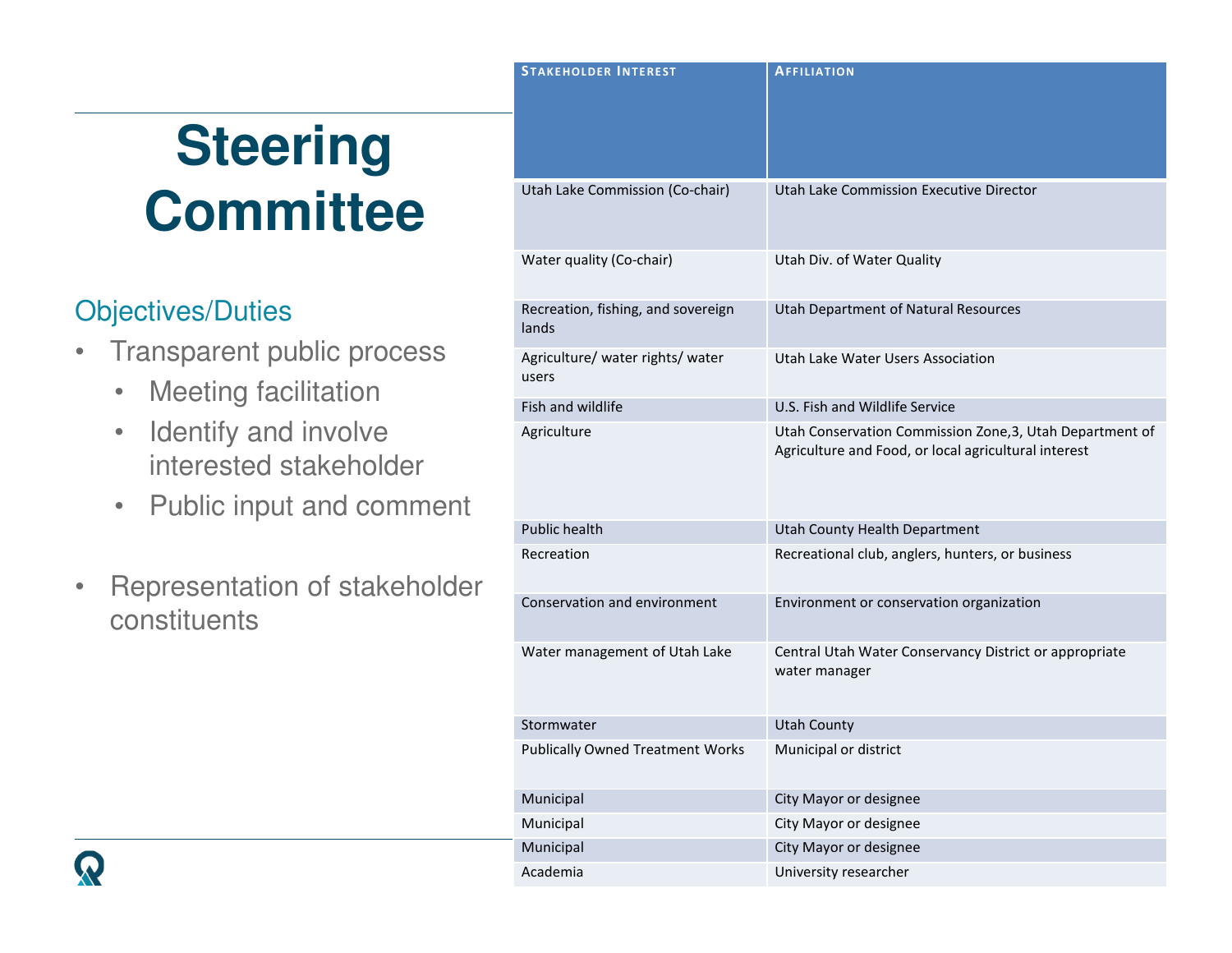#### **Decisions**

- •One vote per committee member
- • Super majority for final recommendations (3/4)
- • Procedural issues requires a quorum (2/3)
- •Majority and minority opinion